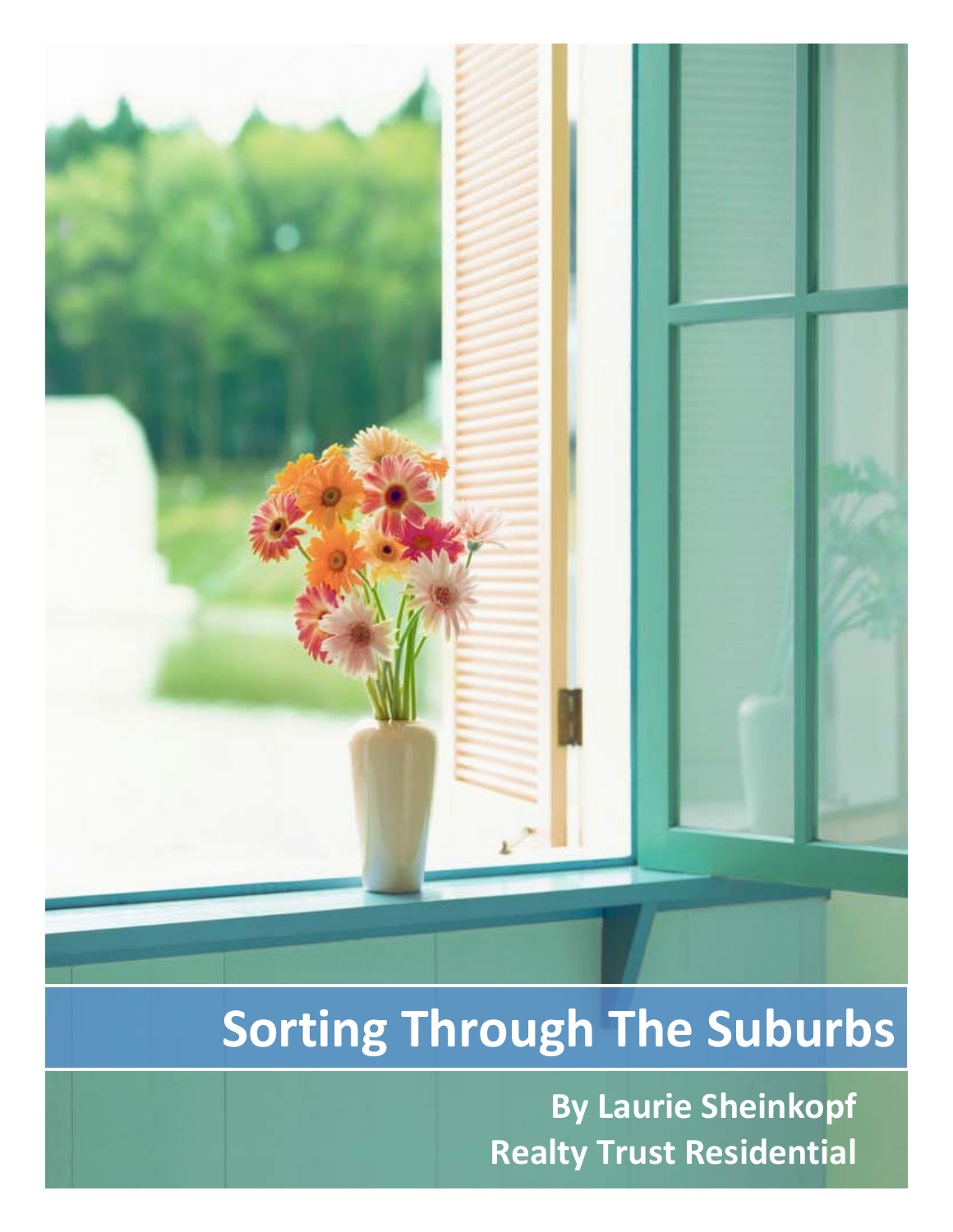Buying a home in Nashville is like sorting through a pirates jewel chest. There are so many jewels you don't know which one to take. Our housing market is as diverse as the people who live in them. Each of our counties has their own flair. Whether you want a home on the lake, a condo with amenities, a home in a planned community, or a home on acres of property you will find it in Nashville. This guide will help you sort through our counties.

Whichever county you want to call home here are some things to think about when buying a home.

# **LIFESTYLE QUESTIONS**

How long do you plan on staying in this home? Do you plan on having children in the next year or so? Do you expect to have elderly relatives move in with you? Do you have children going to college within the next few years? Do you ever think you might work from home? Do you like to go out a lot (if so a condo might work?) Do you like to take vacations (if so a condo is a great alternative to a home?) Do you shop a lot (having a home means spending money on it does your budget allow for both) How important are schools to you? How far do you want to drive to work? For fun? How close do you need to be to shopping, movies, restaurants? If you are thinking of an older home do you have the time to do repairs? Are you handy? Do you want a home where you walk in and everything is new? Do you need your home to face a certain way east or west? How close do you want to be to your neighbor? Do you want to be in a community with amenities.i.e pool, tennis, walking trails? Do you want to be in a neighborhood that has a Home owners Association?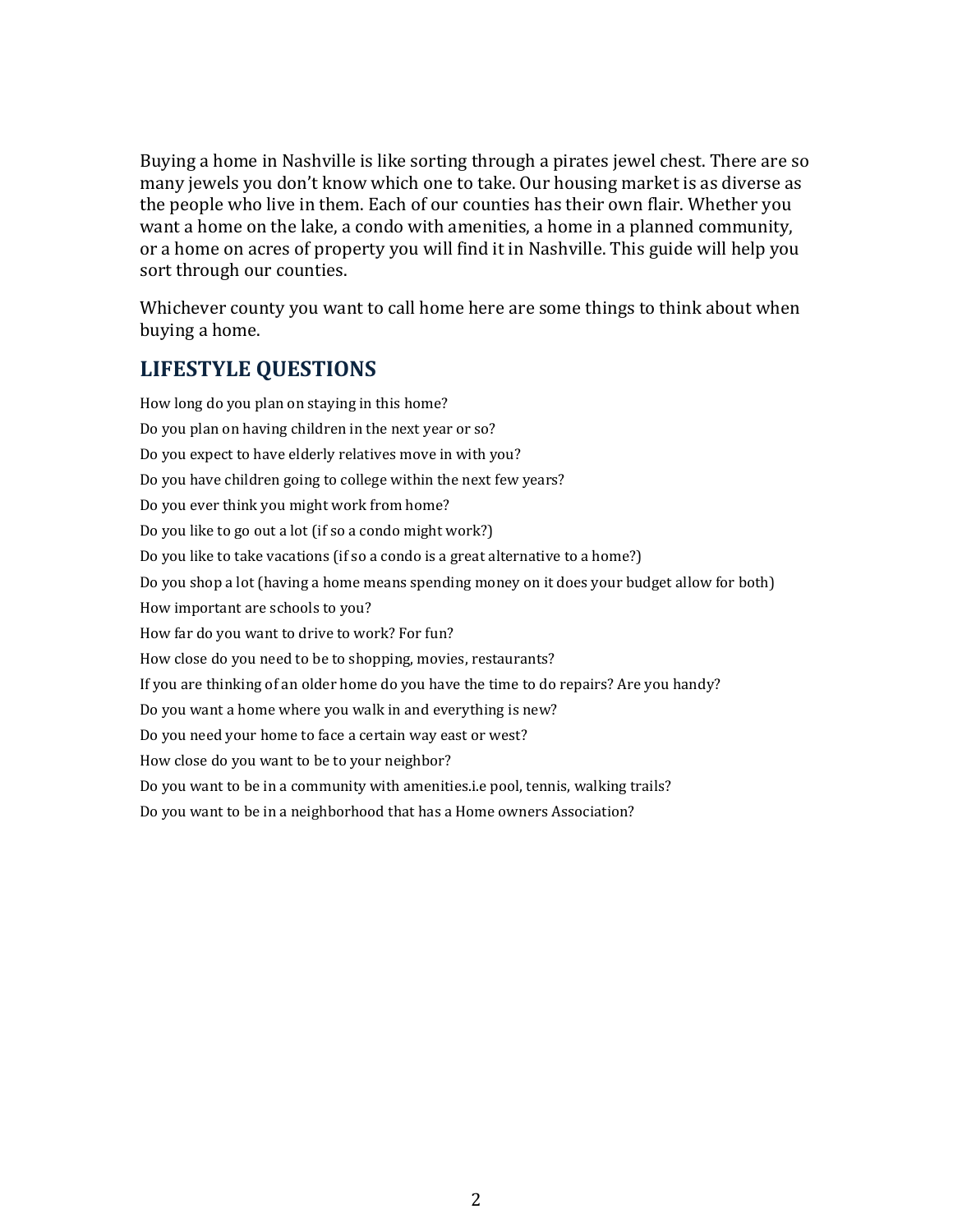# **HOUSE CRITERIA**

How Many bedrooms and bathrooms do you need? Do you want a master upstairs or downstairs? Do you care if each spare bedroom has a bathroom or can they share a hall bathroom? Do you want a big yard? Or a small yard? Do you want a new home or a resale? Do you want granite or Corian counter tops? What color cabinets do you like? What type of lighting do you want contemporary or traditional Do you care about what type of cabinet pulls you have on your cabinets? Do you want a fireplace? Do you want built in bookcases? How many sets of stairs do you want? Do you want a one level home or a two level home? Do you need a home office if so how many and where? Do you need a formal dining room? Do you need a big eat-in area or will a bar area due. Do you want a formal living room? Do you need a den? What types of floors do you want, hardwood, carpet or tile? Do you want tile bathroom floors? Do you want your laundry room upstairs or downstairs? Do you want an island in your kitchen? What color appliances do you want What type of appliances do you want? How many cars do you need to fit in the garage? Do you want a deck or patio? Do you want a front porch? Do you want a front entry garage or a side entry garage? Do you want a separate tub and shower? Do you want a Jacuzzi Tub? Do you need a fenced in yard?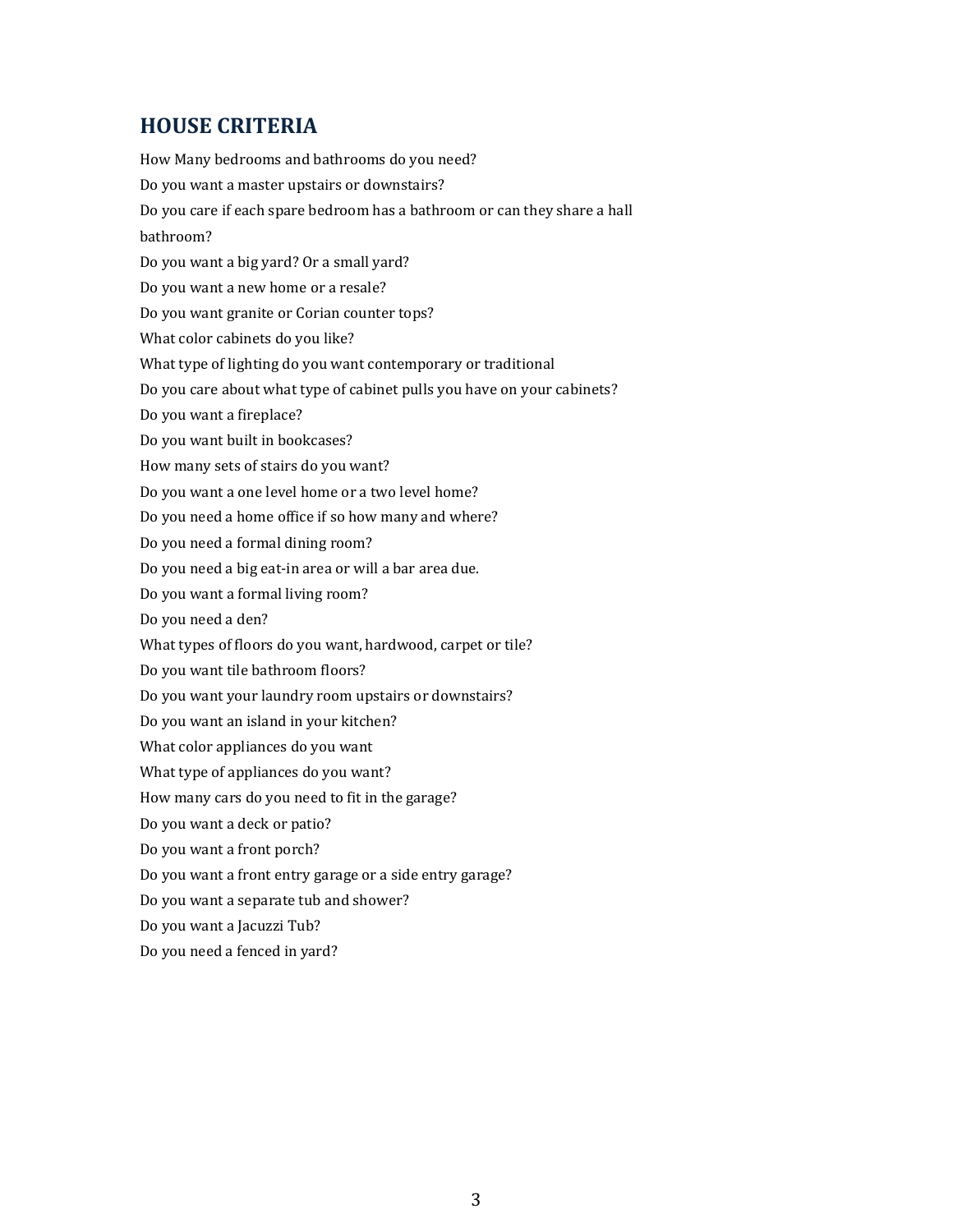#### **Williamson County**

This county is one of the wealthiest in TN. Franklin offers culturally rich history as well as new, stimulating growth. Franklin is a scenic, upscale urban community, but the Cool Springs area in Franklin is also a business, shopping, dining, and music industry center. Many Fortune 500 companies are located in Franklin. Business Week Magazine named Franklin, TN one of the Top 50 Cities to Start a Small Business. Franklin has also received many other awards for its exceptional quality of life including:

- Money Magazine's Top 20 Places to Retire
- Money Magazine's Top 100 Best Places to Live
- American Planning Association's Top Ten Great Neighborhoods
- Clean Cities Award from the TN Department of Transportation
- Southern Living's "Best Small Town" Top Ten List
- One of Five Best Places in America to Antique Shop

This county is rich in Civil War history... The Battle of Franklin was the most significant event in the Civil War. You can visit some of the symbols that remain such as: The Carter House which was the Federal Headquarters during the battle of Franklin, and The Carton Plantation, which was the field hospital used by the Confederate Army during and after the Battle of Franklin. This county is known for their continued commitment to education. The communities that make up this historic county are Brentwood, Franklin, Fairview, Thompson Station, Spring Hill and Nolensville.

This upscale, prestigious county, with its low unemployment rate, low crime rate, and exceptional education system, is an exciting place to own a home and raise a family.

#### **Interesting Facts**

Williamson has the highest income per capita. The entire Downtown area of Franklin (15 blocks) is listed on the national Register of Historic places and Franklin was voted one of the best small towns to live in the US The city of Franklin was founded in 1799 and named for Benjamin Franklin. The famous American patriot was a good friend of Continental Congress member Dr. Hugh Williamson, for whom the county was named. You will still find horses and livestock in people's front yards

#### **Do Not Miss**

\*Taking a ride down South Berrys Chapel if you want to see some real beauty \*The main street festival this is Franklin's signature festival featuring over 250 craftspeople, food and entertainment.

\*The historic homes tour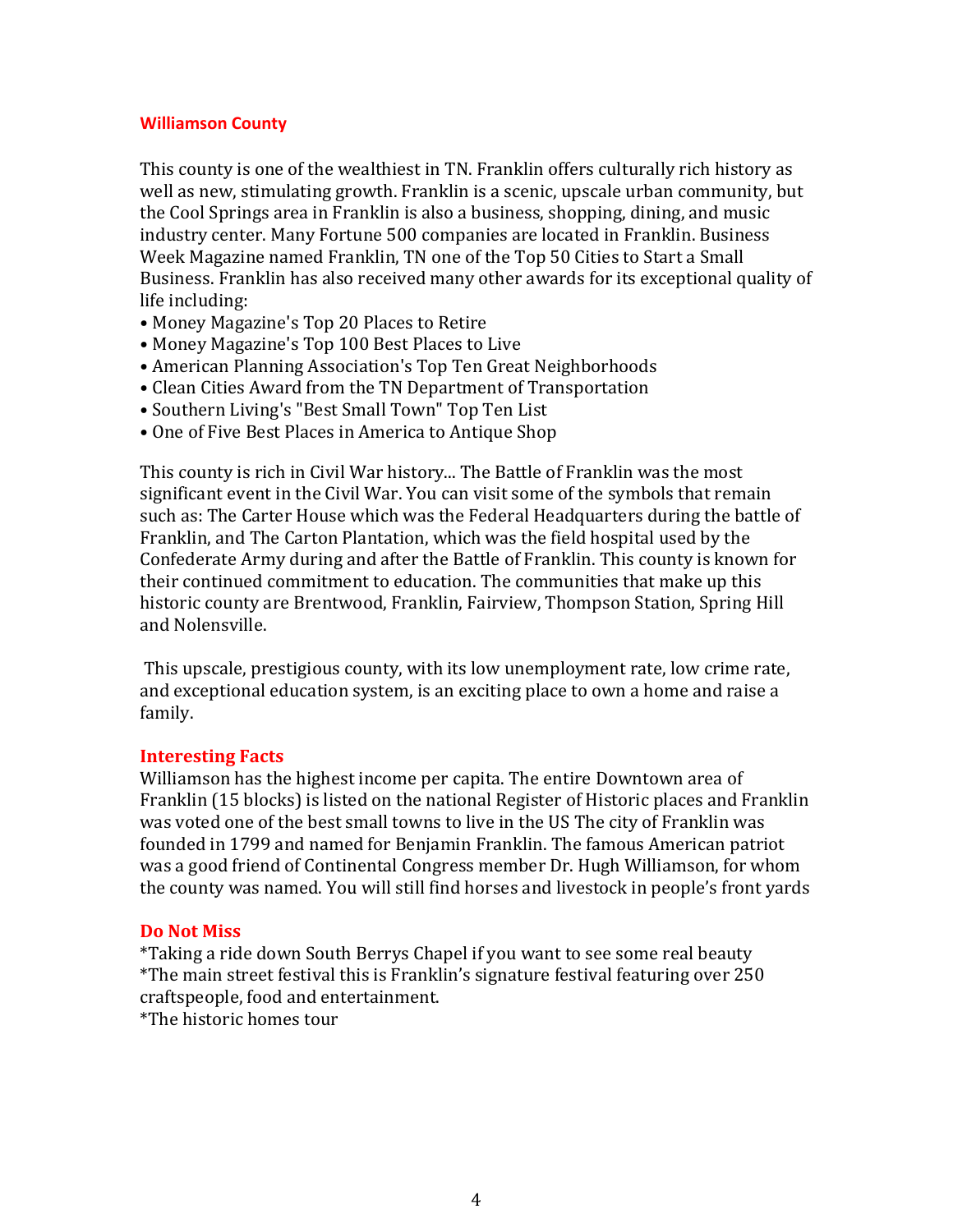# **Davidson County**

The diversity of this county is truly amazing. You can find affordable housing, extravagant housing, college dorms and condos, a sophisticated atmosphere, a college atmosphere, historic sites, expensive malls, inexpensive outlets and recreation of all kinds.

Even though Davidson County is made up of nine cities, the most famous one is our capitol, Nashville. This 22 square mile city named after a Revolutionary War General, Francis Nash, has been called the Athens of the South and Music City USA. This city is a known leader in music and entertainment; healthcare and tourism; publishing and printing; and higher education.

Nashville surprises people by being more diverse, cosmopolitan, friendly and affordable than we would think. Now that we have the AFC Champion Titans - **Nashville is not just about Country Music anymore.**

The other cities that make up Davidson County are Antioch, Belle Meade, Bellevue, Nashville, Green Hills, Belmont, Hermitage, and Vanderbilt

# **Interesting Facts**

There are 100 parks

Davidson County is Home to such historic places, as Belle Meade Plantation, Andrew Jackson's Home, and the Cheekwood Mansion

Forbes magazine has listed Nashville one of the top 15 US cities for work and family

There are more than 120 public & private schools

Davidson County is home to the replica of the Parthenon

#### **Do Not Miss**

\*The Cheekwood Botanical Gardens is home to the most beautiful flowers. \*Bluebird Café. It is a legendary club that some of the most famous artists have

played at. Go see upcoming talent live!

\*Take in a hockey game…Our hockey experience comes complete with live music between periods

\*The beautiful Schermerhorn Symphony Center; Voted as one of the 10 most acoustically perfect symphony's in the world..it is awesome.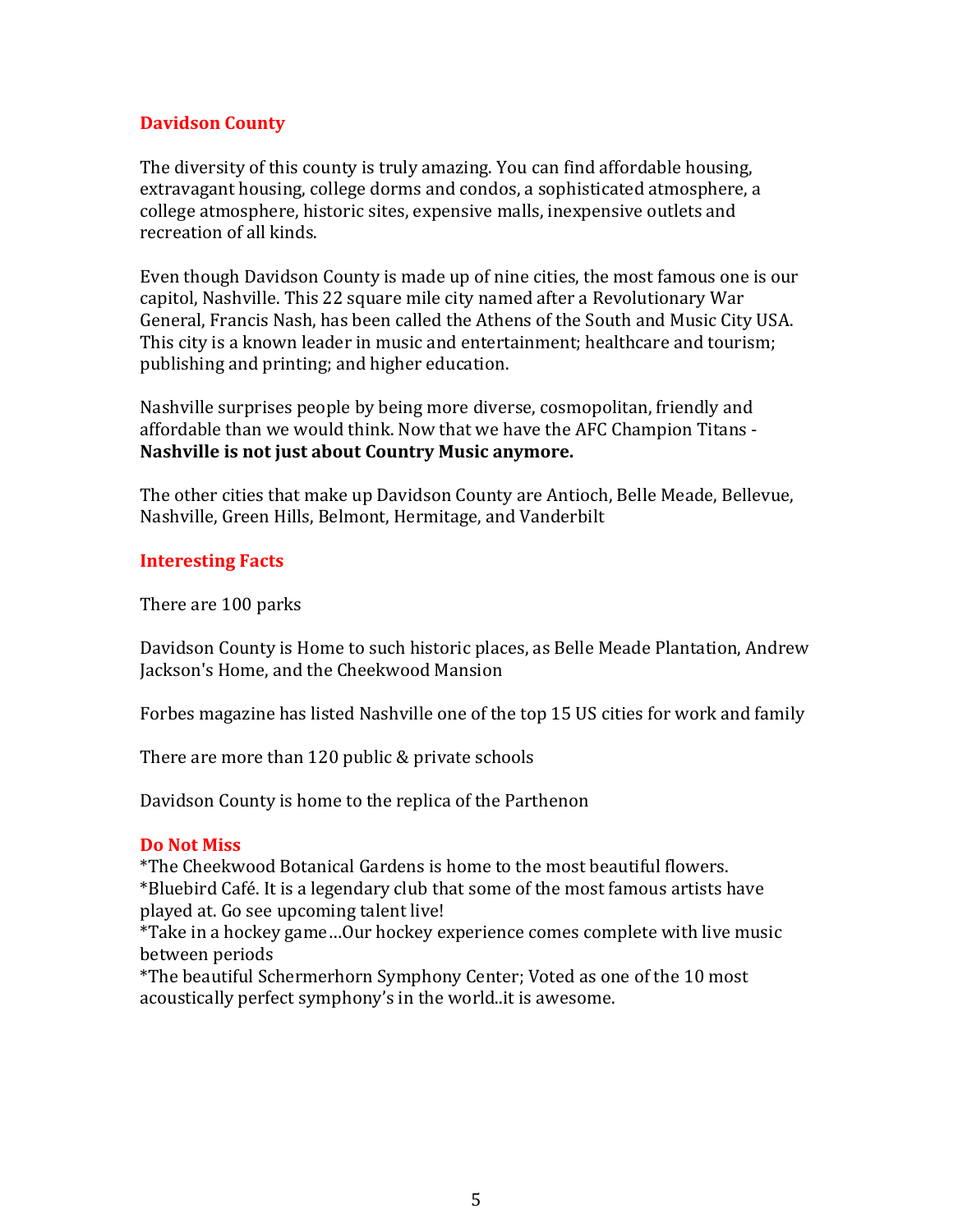# **Wilson County**

Located just east from downtown this county boasts the identity of Nashville's Growing Room. The combination of small town charm, high tech industry, lake accessibility and downtown convenience makes this a wonderful county to live in.

This county is named after Major David Wilson, a revolutionary soldier. Lebanon is Wilson County's largest city and serves as the county seat. Wilson County employs over 8,000 workers in many different industries. Some examples are Toshiba, Dell computers, Cracker Barrel and Hartman Luggage.

If you're looking for good old fashion southern hospitality, you'll find it in this county.

# **Interesting Facts**

In 2007 Mount Juliet opened Providence the first live, work and shop area.

Old Hickory and Percy priest are two prime recreational lakes.

Nashville super speedway is located in Wilson County.

Wilson County is home to Cumberland University.

Mt. Juliet, TN is currently the fastest growing city in Wilson County.

Wilson County is one of the top 5 most affluent counties in Tennessee.

Wilson County has the 2<sup>nd</sup> highest median income in the state.

Wilson County was recently ranked by Progressive Farmer Magazine as the nation's eighth "Most Livable Small Community."

Mt. Juliet is located just 17 miles east of downtown Nashville.

# **Do Not Miss**

\*Step back in time in Watertown, home of the Mile Long Yard Sale every April and September.

\*The lovely outside shopping center in Mt Juliet called Providence.

\*Cedars of Lebanon State Park. This park has 831 acres of fun.

\*A Toast to Tennessee Wine Festival at Nashville Shores.